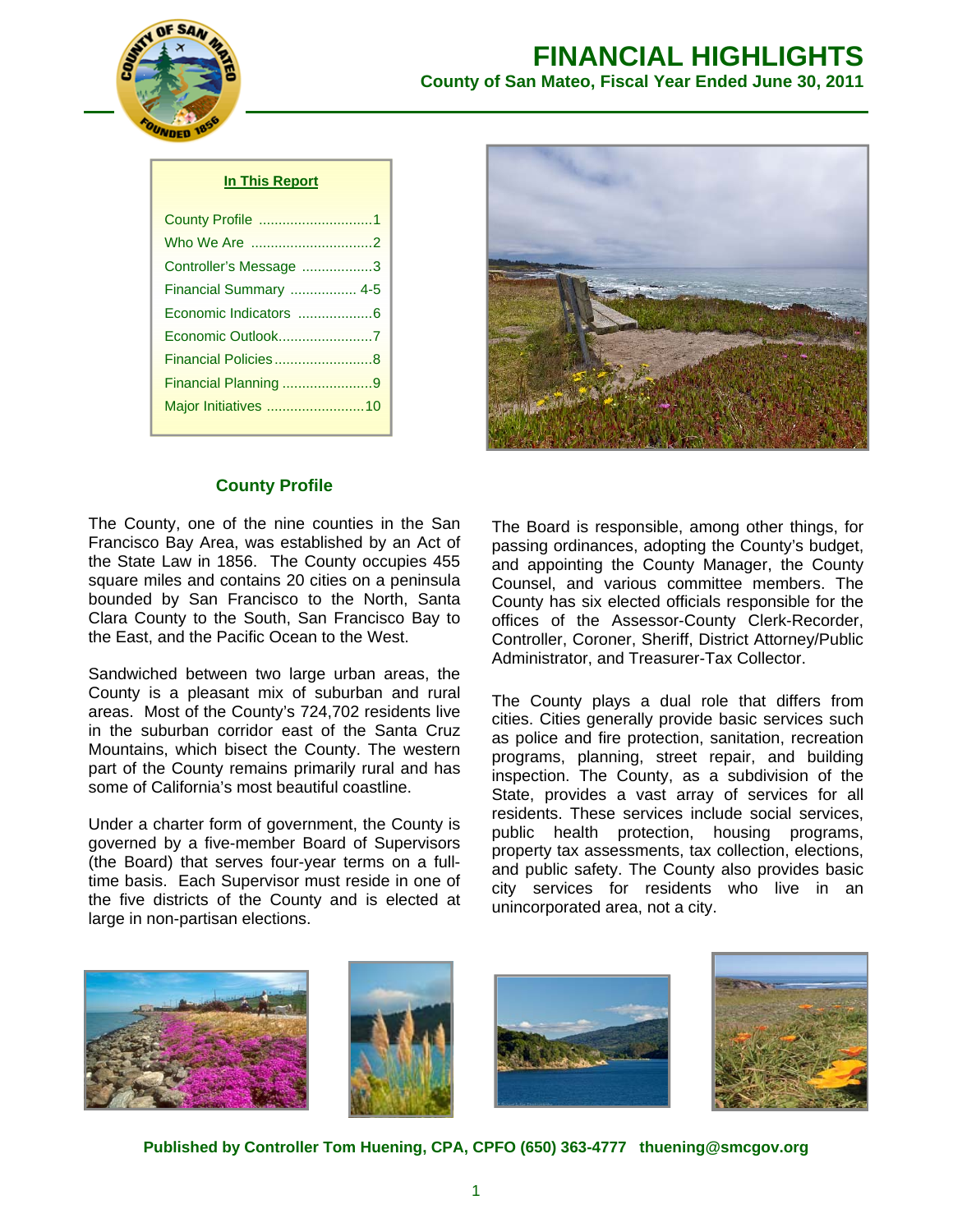

\* Direct report to the County Manager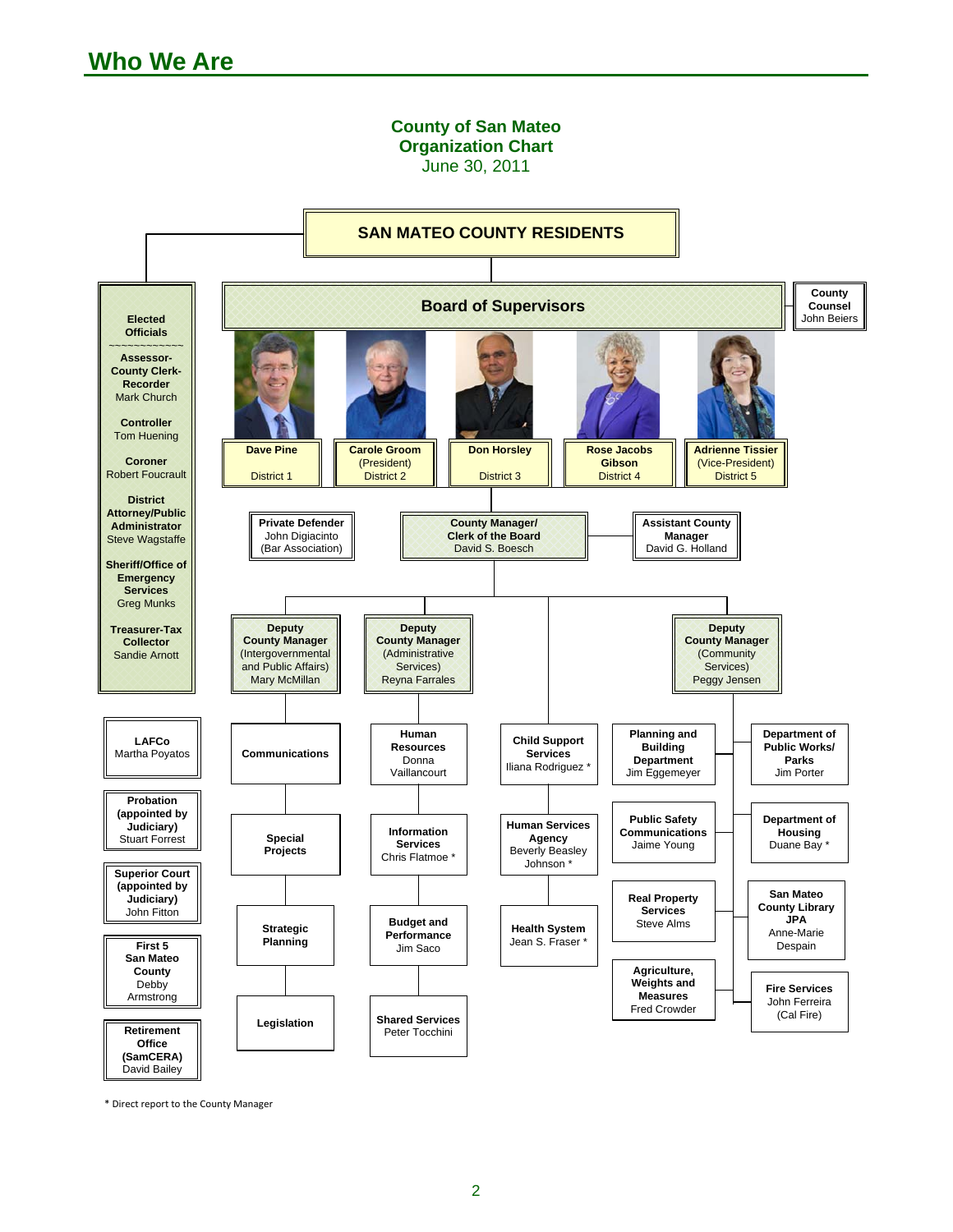

**Tom Huening Controller CPA, CPFO** 

The County continues to face a large budget deficit despite the best efforts of the Board of Supervisors and departments. Though there have been reductions in spending, including reductions of 126 positions, the County's structural budget deficit still stands at \$50 million for the fiscal year 2011-12.

This deficit has not factored in operational costs for a proposed new jail, additional costs for projects identified in the County's Facilities Master Plan, increases in retirement contribution costs, health plan premium increases, negotiated increases with Nurses and Probation Officers and Group Supervisors, and increased County costs triggered by funding reductions at the State and Federal levels. The County has been fortunate in obtaining one-time funds to delay the draconian budget cuts that would be necessary to remove this structural deficit before reserves are completely drained. Unfortunately, more expenses are on the horizon and future one-time revenue sources are uncertain.

Continued reductions in discretionary spending by the County occur as the State shifts responsibility for programs to its counties. Though the State is providing some revenues for these shifts, it is uncertain whether these revenues will be sufficient to cover the total costs in the initial and future years. An example is the shift of prison populations formerly managed by the State to the County. These probable ongoing additional costs will cause long-term drains on the County's limited financial resources. Adding these demands to the current structural deficit will allow the County to, at best, tread water with one-time funds and, at worst, face major program delivery reductions within a very short time frame as reserves dwindle.

Another area of concern is the County's future obligation for employee pensions and benefits. A key component in computing how much the County is required to contribute each year is the discount rate. This is the assumed rate of return that the pension plan's investments will achieve over 15 years. According to a December 7, 2011 study by the County's actuarial firm, Milliman, the current discount rate used by nation's largest 100 defined benefit pension plans is 4.53%, the lowest in the 11 year history of their study. Further details can be found at http://www.milliman.com/pfi.

The County's pension plan uses a discount rate of 7.75% for the 2011 fiscal year. That is a 3.22% difference from the rate reported by Milliman. The Governmental Accounting Standards Board is in the final stage of issuing new accounting rules that will show this difference between the assumed discount rate and average actual discount rate (or some modification thereof) in the financial statements.

It has been estimated that for every ¼% decrease in the discount rate, the County's required annual contribution to the pension plan increases by 3% of covered payroll (\$463 million for fiscal year 2011). Using the fiscal year 2011 covered payroll, this comes to approximately \$14 million for each ¼% change in the discount rate. **If the County were to lower the assumed discount rate of 7.75% used in fiscal year 2011 to even 6.75%, the County's annual required contribution would increase by approximately \$56 million**. This would essentially double the County's current annual structural deficit of approximately \$50 million. This somewhat optimistic calculation, when added to the State's shift in costly responsibilities to counties and cities, creates a sobering fiscal scenario.

The County appears to be headed, without a major upswing in the economy, toward an entity that provides services mandated by the State and Federal governments and funds its pension obligations. Though annual, actuarially determined pension costs increased significantly from the severe market declines of 2008, the actual future pension obligation is much higher than "accounted" for. This is caused by actuarial valuations using estimated rates of returns on pension investments that are significantly higher than average market returns used by the private industry to calculate their future pension liabilities.

What can be done? The County's leadership, starting with the Board of Supervisors, continues to be innovative and future-focused. Recent negotiated pensions and other benefits for new employees will reduce the per employee obligation in future years. One-time monies are also being used to prepay pension obligations, purchase capital assets, invest in technologies allowing greater efficiencies, and maintain existing infrastructure to reduce future repair costs. However, a larger and larger portion of these onetime monies are being directed to fund current operations (and avoid program reductions) rather than reduce long-term obligations and their future costs.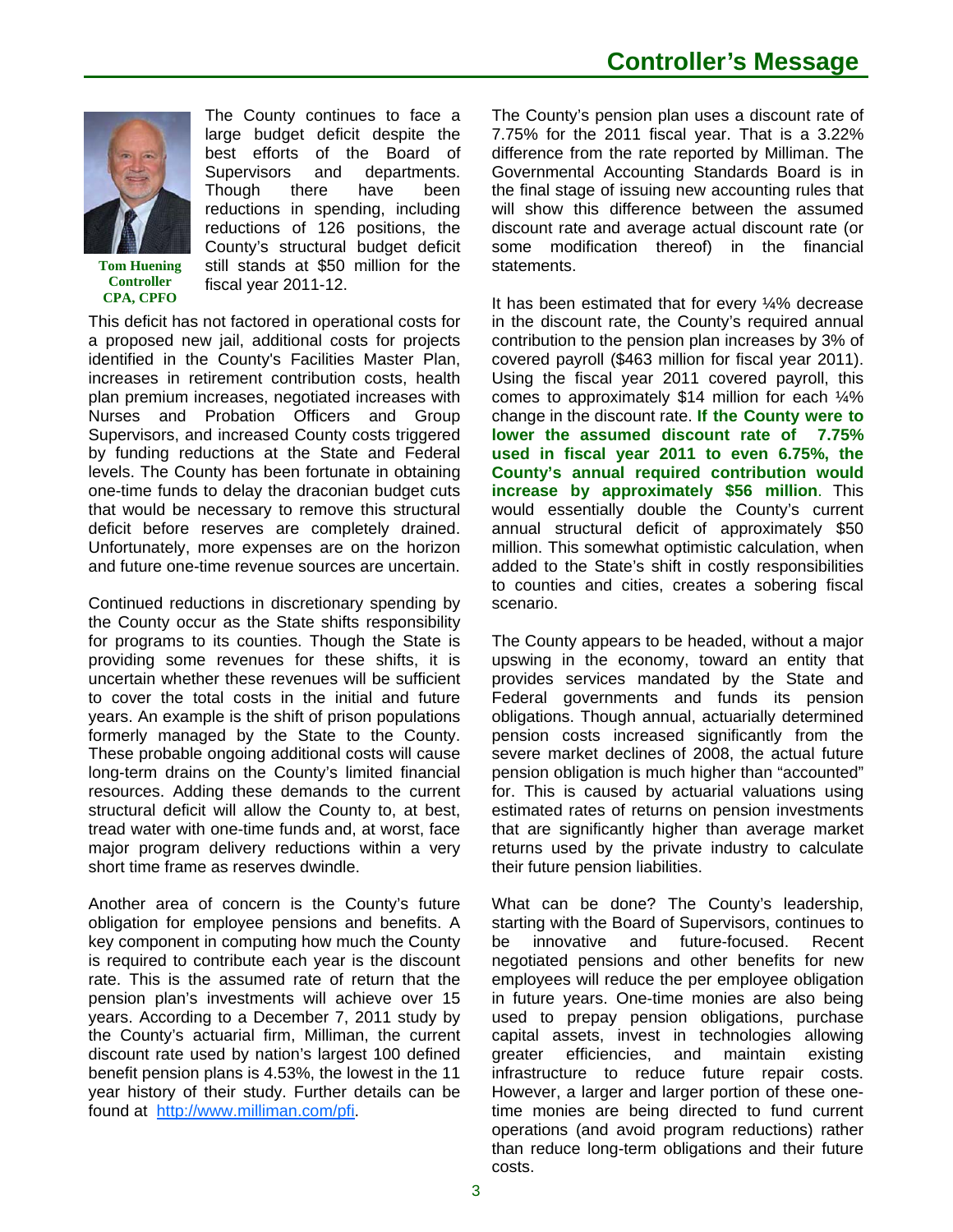| <b>County's Net Assets</b> |  |  |  |
|----------------------------|--|--|--|
|----------------------------|--|--|--|

| (In Millions) |
|---------------|

|                             | Activities | Governmental |           | Business-type<br><b>Activities</b><br>Total |         |         | Increase/(Decrease) |            | <b>Net assets</b><br>represent |
|-----------------------------|------------|--------------|-----------|---------------------------------------------|---------|---------|---------------------|------------|--------------------------------|
|                             | 2011       | 2010         | 2011      | 2010                                        | 2011    | 2010    | Amount              | Percentage | difference                     |
| Assets:                     |            |              |           |                                             |         |         |                     |            | assets and                     |
| Current and other assets    | \$<br>919  | \$1,016      | \$<br>105 | \$<br>111                                   | \$1,024 | \$1,127 | \$(103)             | $-9%$      | liabilities.                   |
| Capital assets              | 782        | 721          | 59        | 58                                          | 841     | 779     | 62                  | 8%         |                                |
| Total assets                | 1,701      | 1,737        | 164       | 169                                         | 1,865   | 1,906   | (41)                | $-2%$      | Governme<br>activities         |
| Liabilities:                |            |              |           |                                             |         |         |                     |            | normally s                     |
| Long-term liabilities       | 451        | 460          | 14        | 14                                          | 465     | 474     | (9)                 | $-2%$      | by taxes a                     |
| Other liabilities           | 147        | 213          | 24        | 46                                          | 171     | 259     | (88)                | $-34%$     | intergover                     |
| <b>Total liabilities</b>    | 598        | 673          | 38        | 60                                          | 636     | 733     | (97)                | $-13%$     | revenues.                      |
| Net assets:                 |            |              |           |                                             |         |         |                     |            | <b>Business</b>                |
| Invested in capital assets, |            |              |           |                                             |         |         |                     |            | <b>activities</b>              |
| net of related debt         | 449        | 382          | 55        | 54                                          | 504     | 436     | 68                  | 16%        | rely heavil                    |
| Restricted                  | 174        | 143          |           |                                             | 175     | 143     | 32                  | 22%        | charged to                     |
| Unrestricted                | 480        | 539          | 70        | 55                                          | 550     | 594     | (44)                | $-7%$      | recipients<br>services.        |
| Total net assets            | \$1,103    | \$1,064      | 126<br>\$ | \$<br>109                                   | \$1,229 | \$1,173 | 56<br>\$            | 5%         |                                |

**Net Assets.** Over time increases or decreases in net assets may serve as a useful indicator of whether the County's financial position is improving or deteriorating. As of June 30, 2011, the County's total net assets reached \$1.2 billion, an increase of \$56 million or 5% from the previous year.

- \$504 million, or 41%, of total net assets, is invested in capital assets net of any related debts. The County uses these capital assets to provide services to citizens, therefore, these assets are not available for future spending.
- \$175 million, or 14%, of total net assets is subject to external restrictions on how it may be used.
- \$550 million, or 45%, of total net assets may be used to meet the County's ongoing obligations to citizens and creditors.



This report is derived from the County's Comprehensive Annual Financial Report (CAFR) for the fiscal year ended June 30, 2011. The CAFR provides more detailed information and is prepared in conformity with generally accepted accounting principles. The CAFR is available at http://www.co.sanmateo.ca.us/controller/2011cafr

**Capital Assets.** As of June 30, 2011, the County's total capital assets increased by \$62 million, or 8%, to \$841 million.

About \$55 million of the increase was from the purchase of four real properties for \$15 million and two office buildings for \$40 million. These real properties will be used for the expansion of jail facilities. The office buildings may allow the County to achieve savings through ownership rather than leasing of facilities.

#### **County's Capital Assets Equipment** Structures & **improvements** 63% Construction in progress 6% Land and easements **Infrastructure** 17%

**Software** 1%

10%

**Long-Term Debt.** The County's total debt was \$370 million as of June 30, 2011, with \$339 million in lease revenue bonds, \$23 million in certificates of participation, and \$8 million in other debt.

3%

#### **Glossary**

**Net assets** 

it the e between hd

**nental** 

**s** are supported and ernmental

#### **S-type**

**s** usually rily on fees  $t_0$ s of the services.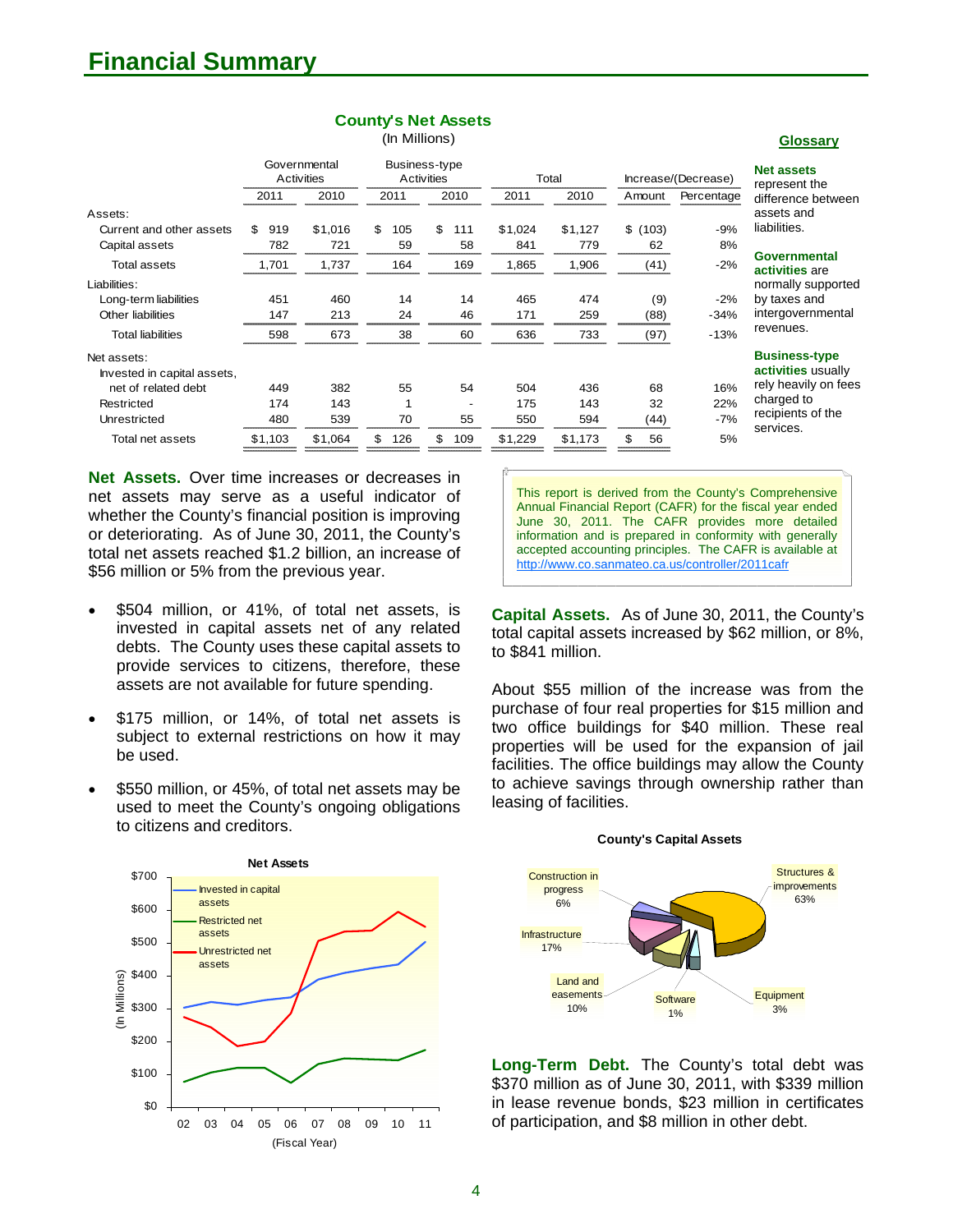As noted on the preceding page, the County's net assets increased by \$56 million, or 5%. This amount reflects the difference between County's total revenues and total expenses for the fiscal year ended June 30, 2011. Unrestricted net assets however decreased by \$44 million, or 7%, which translates to a reduction in funds available to the County for discretionary spending.

# **Change in Net Assets**

#### (In Millions)

|                                                                        |           | <b>Fiscal Years</b> | Increase/      |  |
|------------------------------------------------------------------------|-----------|---------------------|----------------|--|
|                                                                        | 2011      | 2010                | (Decrease)     |  |
| Revenues:                                                              |           |                     |                |  |
| Program revenues:<br>Charges for services                              | \$<br>266 | \$<br>279           | \$<br>(13)     |  |
| Operating grants and contributions<br>Capital grants and contributions | 547<br>5  | 477<br>5            | 70             |  |
| General revenues:                                                      |           |                     |                |  |
| Property taxes                                                         | 361       | 377                 | (16)           |  |
| Other taxes                                                            | 23        | 22                  | 1              |  |
| Unrestricted interest and                                              |           |                     |                |  |
| investment earnings                                                    | 10        | 12                  | (2)            |  |
| Miscellaneous                                                          | 24        | 21                  | 3              |  |
| <b>Total revenues</b>                                                  | 1,236     | 1,193               | 43             |  |
| Expenses:                                                              |           |                     |                |  |
| Program expenses:                                                      |           |                     |                |  |
| General government                                                     | 68        | 71                  | (3)            |  |
| Public protection                                                      | 329       | 308                 | 21             |  |
| Public w ays and facilities                                            | 19        | 19                  |                |  |
| Health and sanitation                                                  | 215       | 226                 | (11)           |  |
| Public assistance                                                      | 207       | 202                 | 5              |  |
| Recreation                                                             | 10        | 9                   | 1              |  |
| Interest on long-term liabilities                                      | 18        | 16                  | $\overline{2}$ |  |
| San Mateo Medical Center                                               | 241       | 233                 | 8              |  |
| Airports                                                               | 3         | 3                   |                |  |
| Coyote Point Marina                                                    | 1         | 1                   |                |  |
| <b>Housing Authority</b>                                               | 69        | 66                  | 3              |  |
| <b>Total expenses</b>                                                  | 1,180     | 1,154               | 26             |  |
| Change in net assets                                                   | 56        | 39                  | 17             |  |
| Net assets - beginning                                                 | 1,173     | 1,134               | 39             |  |
| Net assets - ending                                                    | \$1,229   | \$1,173             | \$<br>56       |  |



#### **Change in Net Assets**

**Revenues** are monies the County receives from a variety of sources.

Program revenues are derived directly from County programs and encompass:

- Charges for services paid by the recipients of goods and services offered by County's various programs.
- Grants and contributions that are restricted to meet the operational or capital requirements of County programs.

General revenues are revenues that are not classified as program revenues such as taxes.

**Expenses** are monies spent on providing services to the County's residents. Such services can either be "governmental" activities or "business-type" activities.

Governmental activities are normally supported by taxes and intergovernmental revenues and cover various services including:

- General government Include costs incurred by the County's administrative offices.
- Public protection Protect the public through law enforcement, custody of criminals, and re-socialization of offenders.
- Public ways and facilities Maintain County roads, bridges, and other infrastructure.
- Health and sanitation Build a healthy community and provide health care to vulnerable populations.
- Public assistance Assist individuals and families to achieve economic self-sufficiency, promote community and family strength, and ensure child safety and well-being.
- Recreation Provide residents with access to park sites and recreation facilities.

Business-type activities include those services provided by San Mateo Medical Center, Airports, Coyote Point Marina Recreation, and Housing Authority. Theoretically speaking, such activities rely heavily on fees charged to recipients of the services.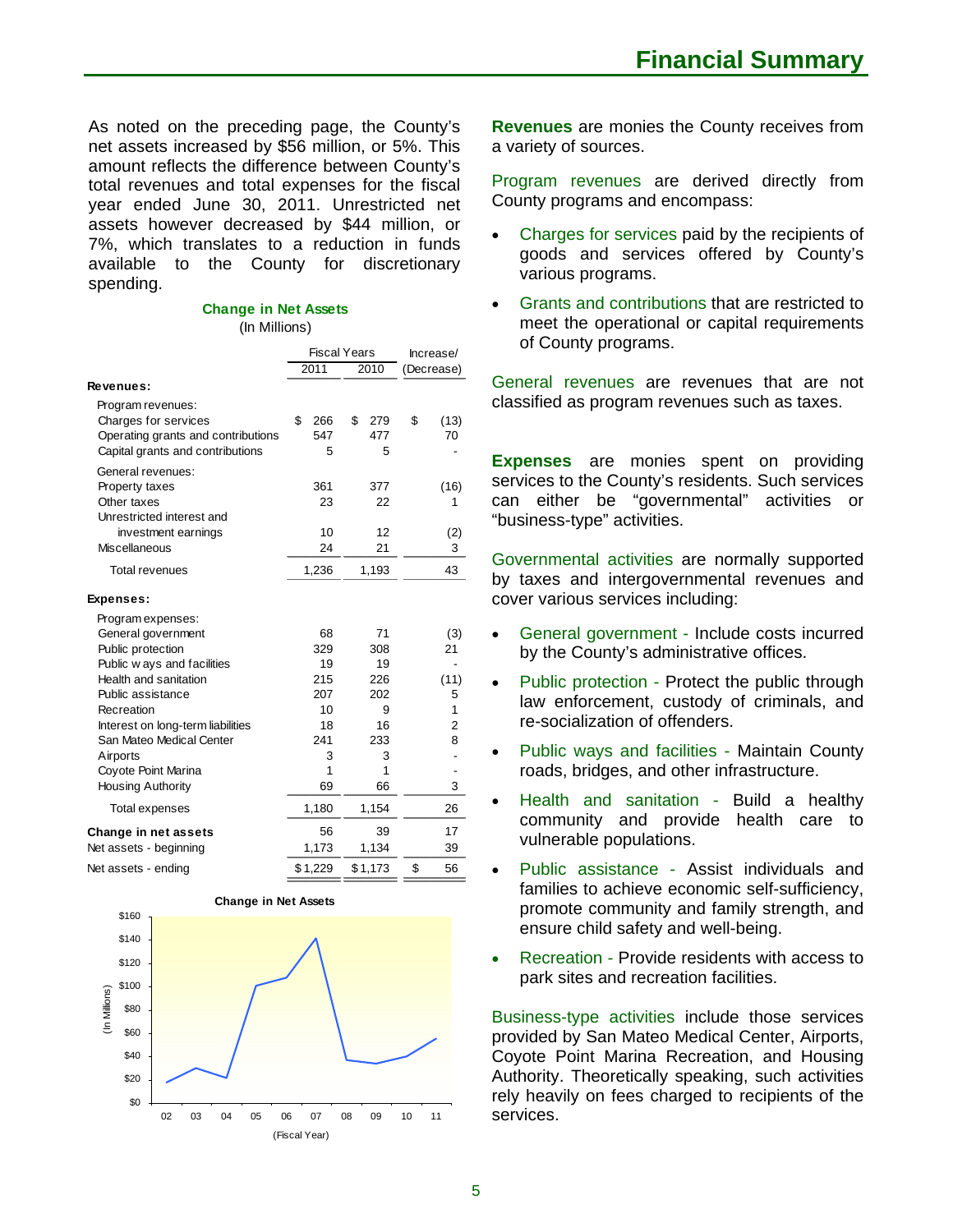#### **Employment**

The County had an estimated 31,900 unemployed residents as of June 2011.

- The unemployment rate in the County was 8.6% for June 2011, below the prior year's average of 9.0%.
- This compares with an unadjusted unemployment rate of 12.1% for California and 9.3% for the U.S. for June 2011.
- Among California's 58 counties, the County recorded the second lowest unemployment rate as of June 2011.





#### **Income**

- San Mateo County's median family income in 2010 (latest available data) dropped to \$98,757 from \$102,620 in 2009.
- The County's per capita personal income decreased to \$69,562 in 2009 (latest available data), a decline of \$3.5% from \$72,112 in 2008.



#### **Per Capita Personal Income**

#### **Real Estate**

Residential Property. Overall housing prices and sales volumes have deteriorated in San Mateo County.

- The County's median single-family home price fell 4% to \$700,000 as of June 2011, from \$730,000 as of June 2010.
- The County's median condominium price fell 12% to \$375,000 as of June 2011, from \$425,000 as of June 2010.
- The California median single-family home price was down 6% to \$295,300 in June 2011, from \$314,000 in June 2010.



Source: San Mateo County Association of Realtors, based on statistics from Multiple Listing Services, Inc.

Commercial Property. The vacancy rate for office space in the County continues to drop.

- The vacancy rate as of June 2011 was at 13.5%, down from 17.1% as of June 2010. The June 2009 vacancy rate was 18.5%.
- The average asking rate for space rose 11.3% to \$2.95 per square foot per month as of June 2011, up from \$2.65 per square foot per month as of June 2010. The rate at June 2009 was \$2.79 per square foot per month.

*"The economy is moving forward, but certainly not at a pace that would make people feel like we are making a lot of progress."* 

> *- Mark Zandi, Chief Economist at Moody's Analytic*s -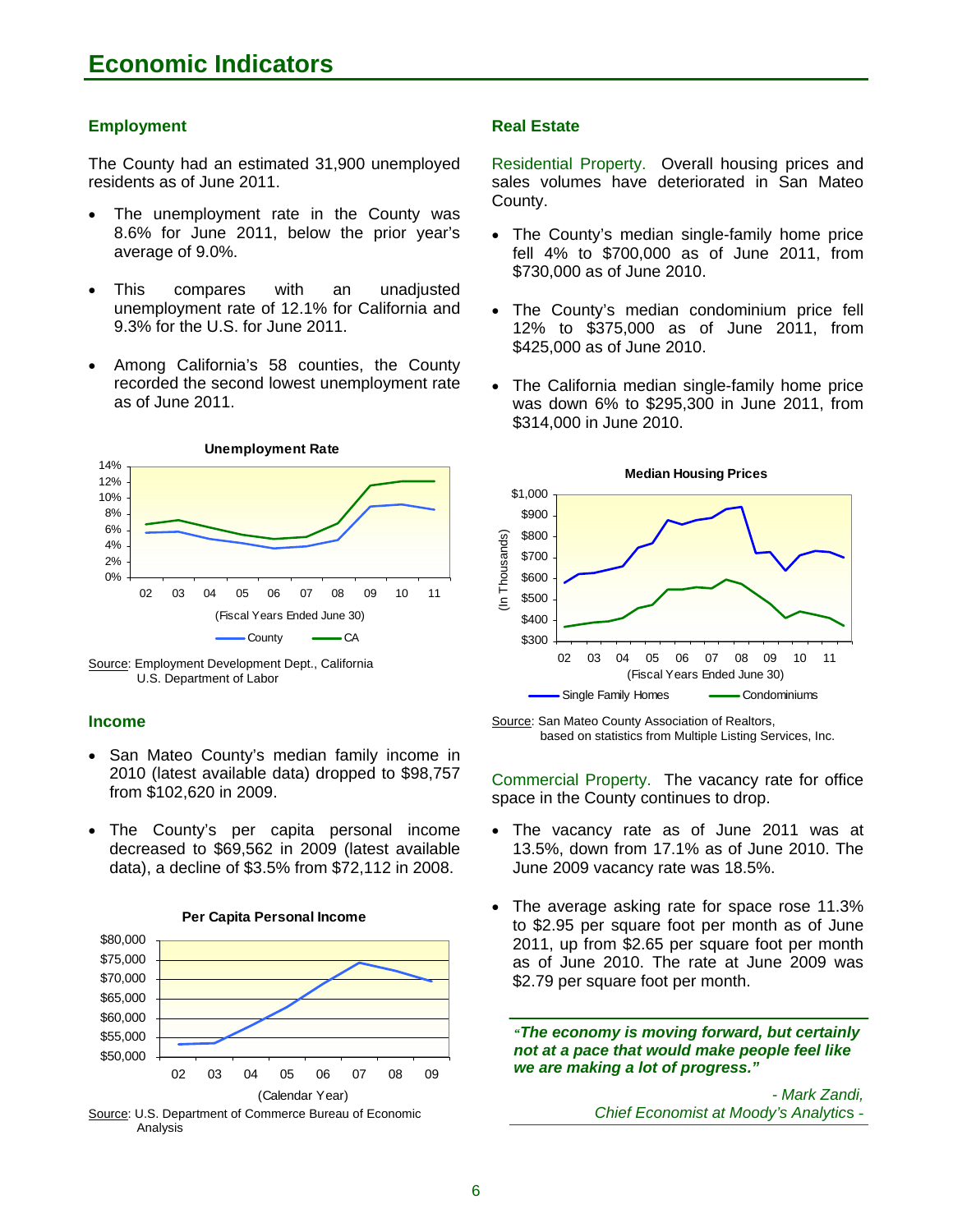## **Employment**

During the 2010-2011 fiscal year global economies have struggled. Europe continues to grapple with the economic chaos caused by overwhelming financial institutions' debt defaults. The United States, despite a brief stabilization of the growth of unemployment, continues to battle a stagnant job market. Unemployment for the United States hovers around 9%.

## **Economic Climate**

This recession has depressed consumer spending, new home construction and other consumer dependent industries from returning to pre-2008 levels. California ranks second highest in the country for unemployment. Federal revenues to the state and ultimately the County have also declined since the end of the American Recovery and Reinvestment Act Grants and continued reductions in federal spending for safety net programs.

The County fares better than the overall state in its employment rate. California employs 87.9% of its eligible workforce (12.1% unemployment) while the County employs 91.4% of its eligible workforce (8.6% unemployment). The County, however, obtains roughly 43% of its revenues from the State and Federal funding for FY 2010-11. These revenues are directly dependent on the economic well being of those entities, which remain suppressed.

About 38% of the County's funding is obtained primarily from its share of property taxes collected. Revenues from property taxes for the County decreased from the prior fiscal year; \$361 million for FY 2010-11 versus \$377 million for FY 2009- 2010, a 4% decrease.



#### **Property Tax Revenues**

#### **Next Year's Budget**

#### *"The only safe ship in a storm is leadership. "*

*- Faye Wattleton, President, Center for the Advancement of Women* -

On September 27, 2011, the County Board signed off on a \$1.75 billion budget with the structural deficit staying at \$50 million for FY 2011-12. That figure however does not include costs such as a new jail, other facility debt, and state realignment. The Board agreed to use \$50 million in reserves to balance the budget.



In preparing the County's budget for FY 2011-12, the following factors were considered:

- Four years ago, the County's expenditures started to outgrow its revenues. Management has been striving to achieve a sustainable budget through use of reserves, new revenues, ongoing spending cuts, and other innovative approaches to reduce costs; for example, negotiations with labor organizations to freeze salaries, institution of new retirement tiers to reduce future pension costs, and consolidations of departments to achieve operational efficiencies.
- About two-thirds of the U.S. economy is supported by consumers. Although consumer confidence is slowly edging up, the economic outlook is highly uncertain. Job growth remains sluggish and the housing market continues to be weak.
- The County is facing significant challenges in the coming year to address numerous issues with financial impact. These issues include health care reform, realignment, jail capacity, pension obligation, facilities and technology infrastructure, business process redesign, and exploring potential new revenue sources.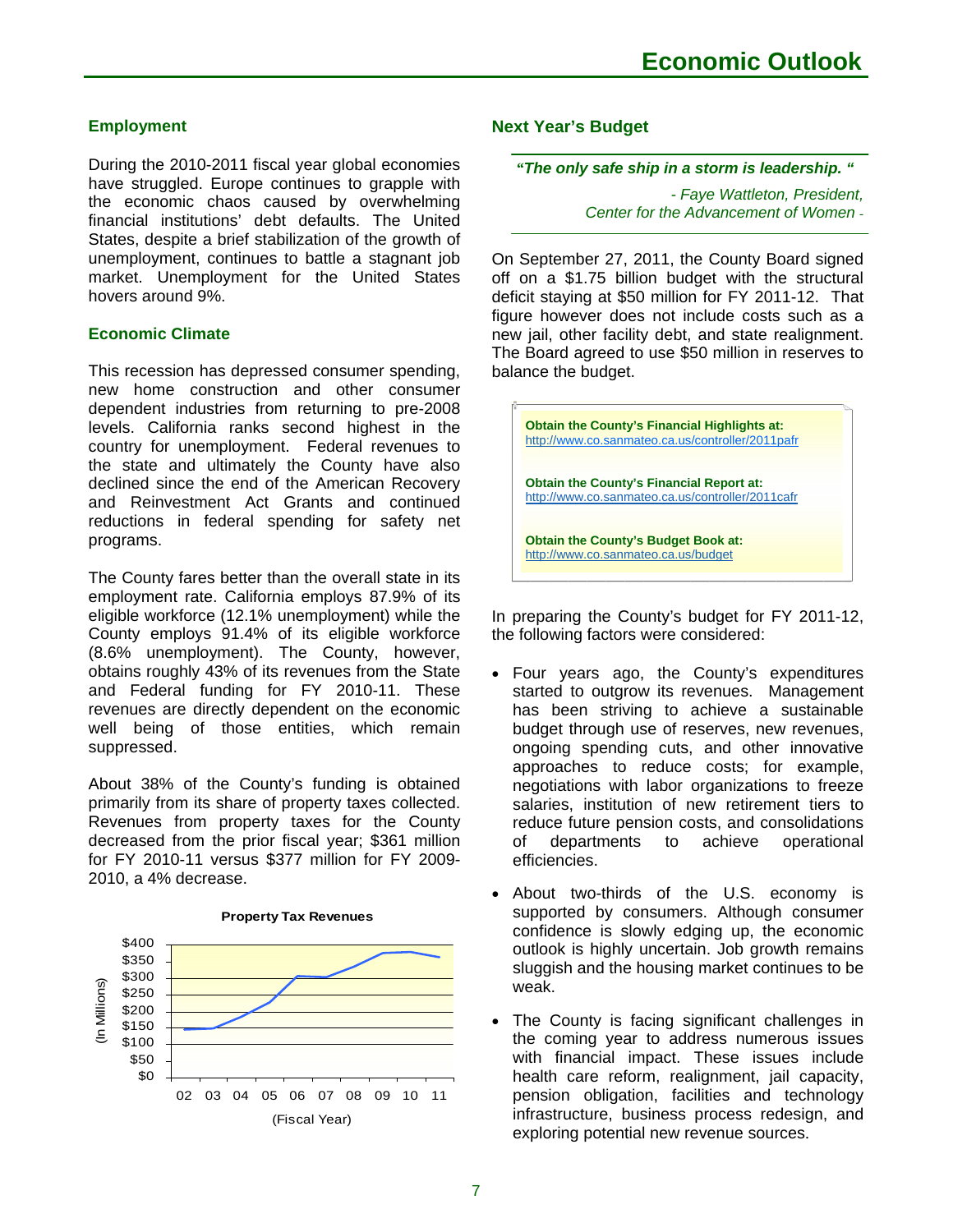# **Financial Policies**

**Investment.** The County investment pool was established to meet the County's liquidity and longterm investment needs. The Board established an eight-member oversight committee under State law to monitor the management of public funds in the investment pool. The oversight committee meets at least three times a year to evaluate general strategies, monitor results, and evaluate the economic outlook, portfolio diversification, maturity structure, and potential risks to the invested funds.

The foundation of the County Investment Policy is

in priority order: safety, **In** liquidity, and yield. The County investment pool is not only designed as an income fund to maximize returns, but also attempts to match maturities with capital expenditures and other planned outlays. The Board reviews and



approves the Investment Policy annually. All amendments to the policy require the Board's approval.

**Reserves.** The Board approved the original County Reserves Policy in April 1999. The creation of this policy was initiated by the County's Fiscal Officers to help reduce the negative impact on the County during times of economic uncertainty and potential losses of funding from other governmental agencies.

In February 2010, the Board adopted the revised policy to align the policy with the current fiscal environment. Under the revised policy, fund balance and reserves are viewed as one-time sources of funding and can only be used either for one-time purposes or as part of a multi-year financial plan to balance the budget. Such constraints prohibit creation of operating deficits through dependency on fund balance and reserves for ongoing expenditures.

The policy establishes minimum requirements for departmental reserves at two percent (2%) of net appropriations, General Fund reserves at five percent (5%) of total General Fund net appropriations, appropriation for contingencies at three percent (3%) of total General Fund net appropriations, reserves for capital improvements at a minimum of \$2 million, and reserves for Countywide automation projects at a minimum of \$2 million.

**Budget.** Under State law, the County is required to adopt a balanced budget by October 2 of each year. Except for the Joint Powers Financing Authority and certain other special revenue funds, the County Manager's Office prepares a budget for all governmental funds on the modified accrual basis of accounting in accordance with California Government Code Sections 29000 and 29143.

The annual budget serves as the foundation for the County's financial planning and control of expenditures. The legal level of budgetary control, where expenditures may not exceed appropriations, is at the object level (e.g., salaries and benefits) within a budget unit in a fund. Budget expenditures are enacted into law through the passage of an Appropriation Ordinance.

The ordinance sets limits on expenditures, which cannot be changed except by subsequent amendments to the budget. The Board must approve amendments or transfers of appropriations for amounts above \$50,000 or between budget units. The County Manager's Office is authorized to approve transfers and revisions of appropriations up to \$50,000 within a single budget unit. Regardless of the amount, the Board's approval is required for supplemental appropriations normally financed by unanticipated revenues or reserves.



**Debt Service Limit.** Under the County's Debt Limit Ordinance, the Board is required to establish the County debt service limit annually. The limit does not include any voter approved debt or any debts of agencies, whether governed by the Board or not, other than the County. The annual debt service limit shall not exceed 4% of the average annual County budget for the current and the preceding four fiscal years. The approved limit can be exceeded only through a 4/5 vote of the Board and upon a finding that such action is necessary in the best interest of the County and its citizens.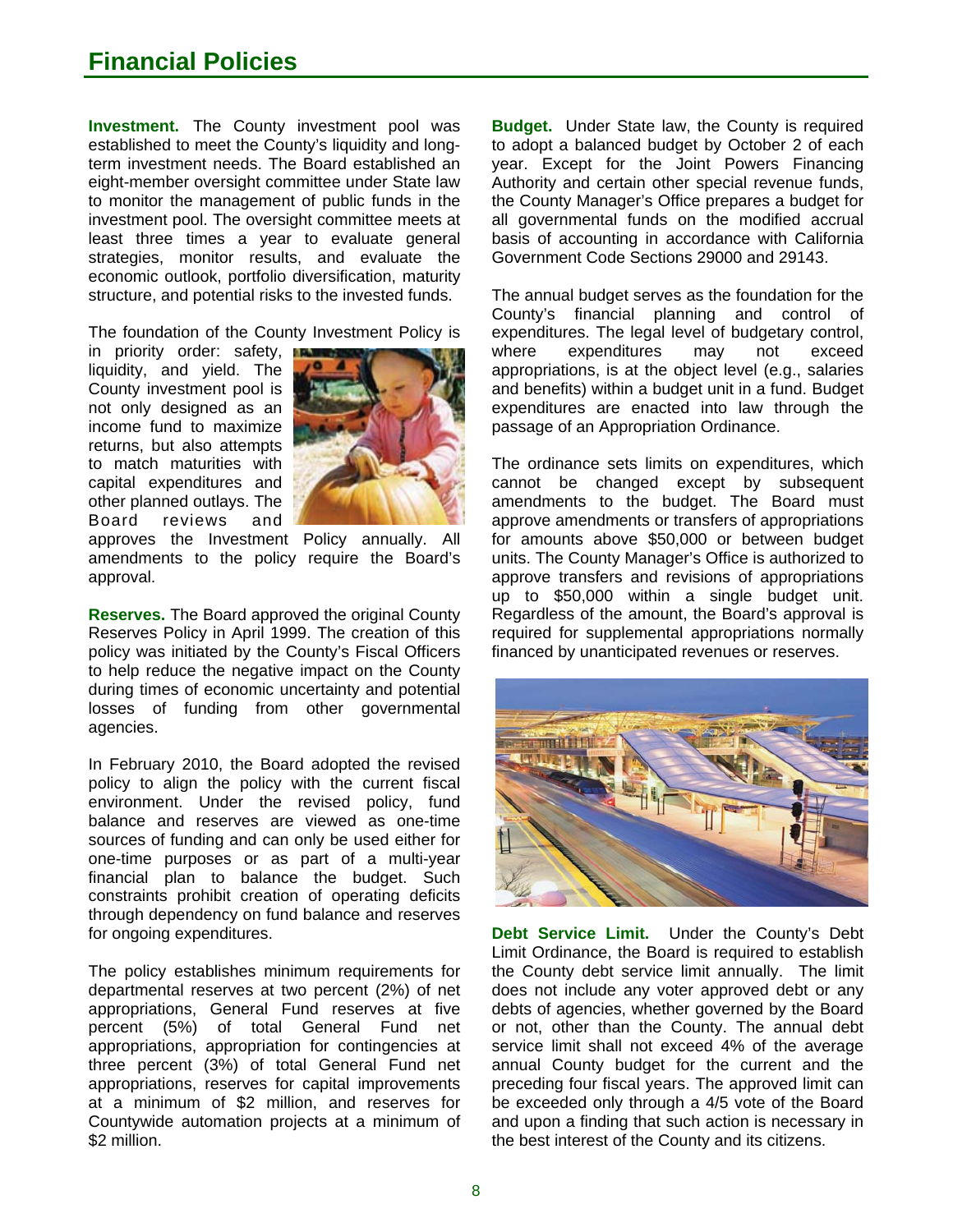The County has explored new budgeting processes to tackle budget challenges from a new perspective. Rather than focus on spending cuts, the emphasis switched to exploration of ways to maximize the value of dollars expended. The County also collaborated with external service providers and nonprofit partners to identify methods that will improve the efficiency and effectiveness of service delivery.



Under a new budget process, departments were directed to develop budget proposals aligned to the public's priorities. The Board's efforts revealed that the public overwhelmingly wants to live in a county that is healthy, safe, prosperous, livable, collaborative, and environmentally conscious. Being in a leadership role, the County strives to fulfill these priorities by incorporating them into the County's strategic plan (Shared Vision 2025).

*"Leadership and learning are indispensable to each other."* 

> *- John F. Kennedy, 35th President of United States* -

County management believes the ultimate result of a program is what counts. The more closely a County program aligns with desired outcomes, the higher the program is ranked on a priority list (priority based budgeting). Changing organizational strategies to build upon this core principle will maximize the impact of each dollar expended on the priorities of the community.

The Board of Supervisors continues to guide changes to strengthen partnerships, implement reorganizations and labor cost restructurings, reduce long-term facilities and property costs, use technologies for administrative and operational efficiencies, and explore revenue generation opportunities.

However, difficult decisions will continue to arise. Though the County is considering where to obtain funds to build a new County jail, funds for future operating costs of this jail (estimated to be approximately \$40 million annually) are not explicit in the written structural deficit documentation. These operating costs would add significantly to the drain on discretionary resources and reduce the County's ability to fund other discretionary programs aimed at prevention and rehabilitation. This one decision could double the structural deficit from unfunded operating expenses and debt service costs.

> *"Coming together is a beginning, staying together is progress, and working together is success."*

> > *- Henry Ford, Founder of the Ford Motor Company* -



Other similar decisions are on the horizon such as whether to sell debt secured by owned buildings to fund on-going operations, cease prepayment of future pension obligations with one-time funds while they last, and halt succession planning due to the loss of a knowledgeable workforce from retirements and movement into a better paying private sector as the economy recovers. These challenges will continue to face the County and must continue to be met by innovation and longterm fiscal prudence.

*"Great things are not done by impulse, but by a series of small things brought together."* 

> *- Vincent Van Gogh, Dutch Painter* -